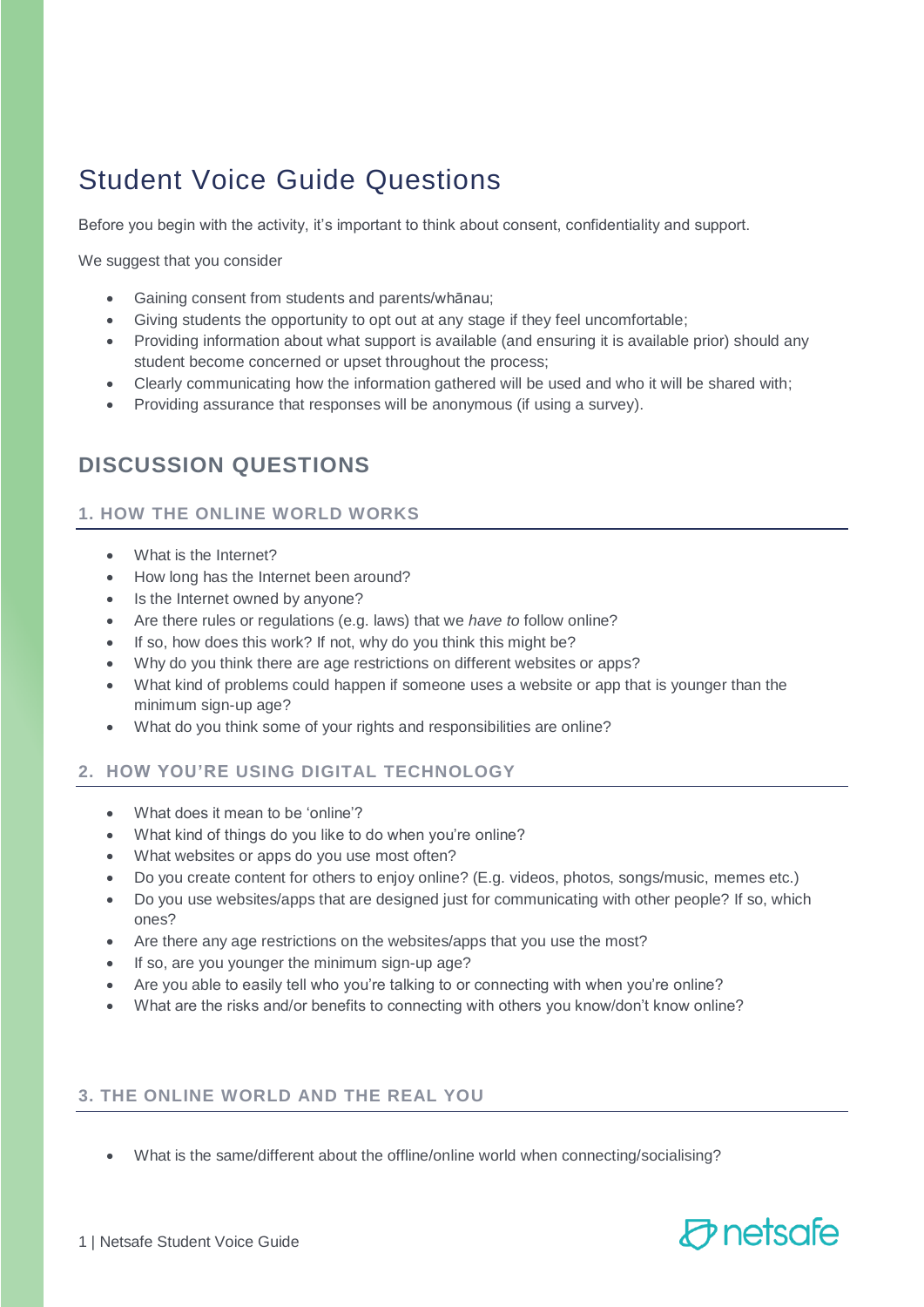- Do you think you change things about who you are or how you present yourself when you're online? If so, in what ways?
- What are the potential challenges/risks involved if we present other versions of ourselves online?
- Are there any advantages/opportunities of presenting other versions of ourselves online?
- Overall, do you think presenting other versions of ourselves online is potentially more helpful or harmful?
- What are some of the issues that might come up if you make up information about yourself? e.g. your age?
- What are some of the positive things about being online?
- Are there any positive situations or experiences you've had that stand out for you?

## **4. DEVICES, SITES AND SECURITY**

- What are the different ways you access the Internet? (e.g. on your phone, parent's iPad, home computer)
- Do you have your own device? What are these devices (e.g. phone, laptop)?
- Do you let other people use your device/s? If so, in what situations does this happen?
- Do you share your passwords/codes with others? When might you do this?
- Do you use others' devices/their passwords at times?
- Are there any potential risks in sharing passwords or devices?
- Have you experienced any issues if you have shared devices/passwords?
- Do you change your passwords from time to time?
- Do you use different passwords for different sites/apps?
- How do you make up passwords? How do you remember them? Are there potential issues with this way?
- How many ways can you think of to help secure your device and your information?
- What are some of the tools you can use on some of the sites you use, that help you to:
	- o keep your information private
	- o select who can see your information or content
	- o edit or remove content
	- o get support if someone or something is creating harm or concern
	- o choose who you want to connect with
	- o change passwords or details about you
	- o stop others knowing where your real-time location is
	- o close an account or deactivate/put it on hold for awhile

## **5. PRIVACY AND TRUST**

- What do you think privacy means?
- Is privacy important?
- Is privacy the same thing online as offline? Why/why not?
- Compare the personal information you share online with your offline sharing. Are there differences and if so, are these potentially positive or problematic? Why might this be so?
- What does it mean to trust? How do we develop trust?